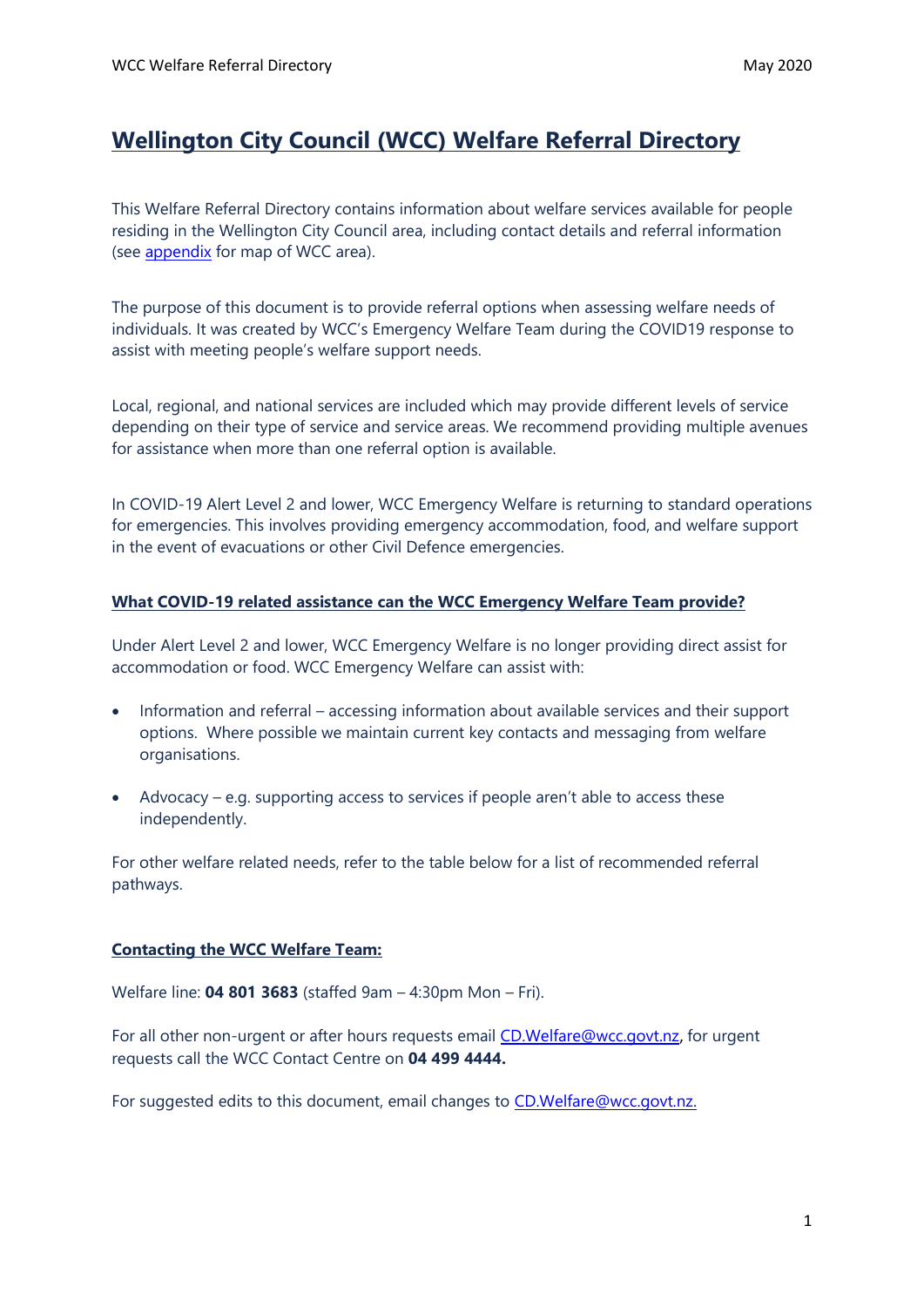| <b>Individual's concerns</b>                                                                               | <b>Referral options</b>                                                                                                                                                                                                                                                                                                                                                                                                                                                                                                                                                                                                                                                                                                                                                                                                                                                                                                                                                                                  |
|------------------------------------------------------------------------------------------------------------|----------------------------------------------------------------------------------------------------------------------------------------------------------------------------------------------------------------------------------------------------------------------------------------------------------------------------------------------------------------------------------------------------------------------------------------------------------------------------------------------------------------------------------------------------------------------------------------------------------------------------------------------------------------------------------------------------------------------------------------------------------------------------------------------------------------------------------------------------------------------------------------------------------------------------------------------------------------------------------------------------------|
| They or someone else has<br>COVID-19 symptoms, or they<br>are concerned about being<br>exposed to COVID-19 | 0800 358 5453 (Healthline)<br><b>OR</b><br>GP (call before going in)                                                                                                                                                                                                                                                                                                                                                                                                                                                                                                                                                                                                                                                                                                                                                                                                                                                                                                                                     |
| Temporary accommodation                                                                                    | <b>MBIE Temporary Accommodation Service</b><br>0508 754 163<br>Operates 24 hours / 7 days a week.<br>The MBIE Temporary accommodation Service (TAS) can<br>assist you to find temporary accommodation if you:<br>Have a COVID-19 case in your household and need<br>to self-isolate away from them.<br>Are a close contact of a COVID-19 case and need to<br>$\bullet$<br>self-isolate away from vulnerable household<br>members.<br>Are leaving a border quarantine/self-isolation<br>$\bullet$<br>facility but can't return home (e.g. due to availability<br>of travel).<br>Are stranded in New Zealand and can't access other<br>welfare support.<br>See temporaryaccommodation.mbie.govt.nz/covid-19 for<br>more information.<br><b>OR</b><br><b>Work and Income (WINZ) Emergency Housing</b><br>0800 559 009<br>Operates 7am-6pm Mon - Fri, and 8am-1pm Sat.<br>WINZ emergency housing can assist you to find<br>accommodation if you:<br>Have nowhere to stay tonight or over the next 7<br>days. |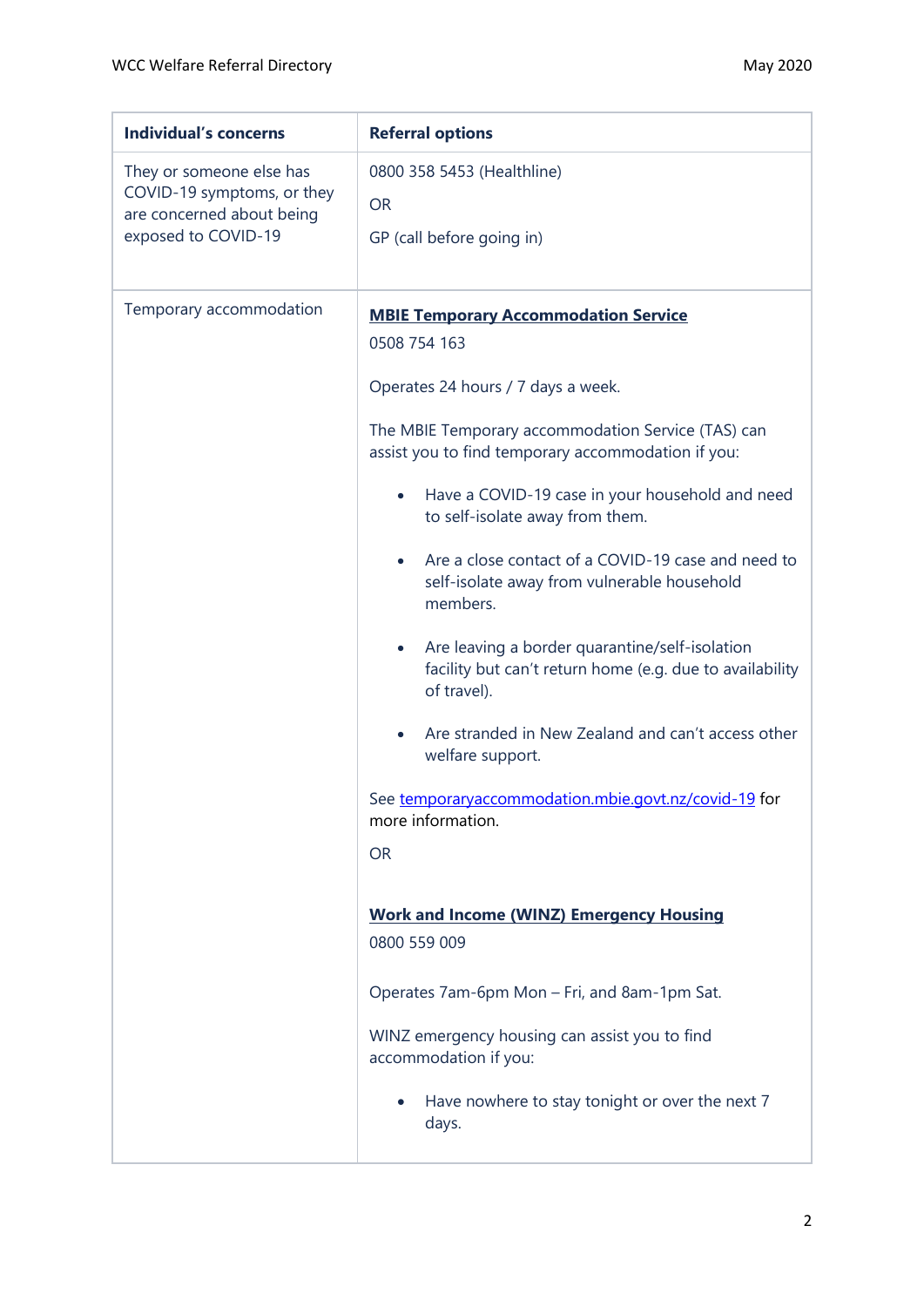| <b>Individual's concerns</b> | <b>Referral options</b>                                                                                                                    |
|------------------------------|--------------------------------------------------------------------------------------------------------------------------------------------|
|                              | Have high needs which require wrap around<br>$\bullet$<br>services.                                                                        |
|                              | Need to speak to someone in your language? See the<br><b>WINZ languages line</b> page for details.                                         |
|                              | WINZ Emergency Housing more information:<br>www.workandincome.govt.nz/housing/nowhere-to-<br>stay/emergency-housing                        |
|                              | <b>OR</b>                                                                                                                                  |
|                              | <b>Wellington City Council Emergency Welfare</b>                                                                                           |
|                              | 04 801 3683                                                                                                                                |
|                              | CD.Welfare@wcc.govt.nz                                                                                                                     |
|                              | Operates Mon - Fri 9am - 4:30pm.                                                                                                           |
|                              | Wellington City Council Emergency Welfare can assist you<br>with accommodation support if you:                                             |
|                              | Are a foreign national who is not eligible for<br>$\bullet$<br>WINZ/MSD support. Limited to 2/3 nights until<br>MBIE is able to take-over. |
|                              | People experiencing another kind of emergency e.g.<br>$\bullet$<br>evacuation from flooding or fire.                                       |
|                              | After hours: for non-urgent requests email                                                                                                 |
|                              | CD. Welfare@wcc.govt.nz. For urgent after hours requests,<br>call the WCC Contact Centre 04 499 4444.                                      |
| Food parcels / packages      | <b>Wellington City Mission</b><br>(04) 245 0900<br>enquiries@wgtncitymission.org.nz                                                        |
|                              | Operates Mon - Thurs 9am - 3:30pm, Fri 10:30am -<br>3:30pm.                                                                                |
|                              | If you need immediate or ongoing food assistance,<br>Wellington City Mission Foodbank can help to relieve your                             |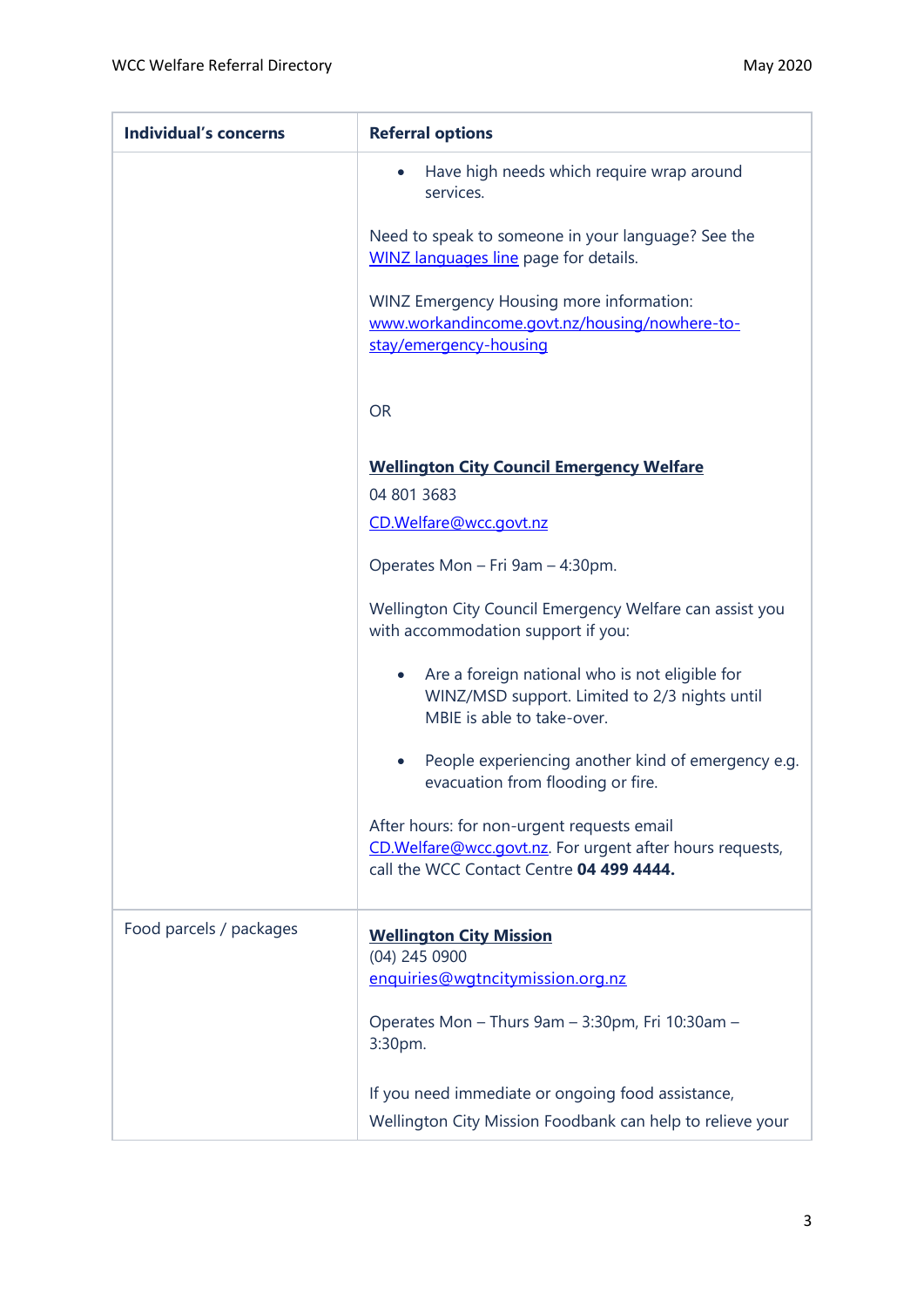| <b>Individual's concerns</b>                            | <b>Referral options</b>                                                                                                                                           |
|---------------------------------------------------------|-------------------------------------------------------------------------------------------------------------------------------------------------------------------|
|                                                         | stress short-term and help you achieve positive long-term<br>outcomes.                                                                                            |
|                                                         | <b>OR</b>                                                                                                                                                         |
|                                                         | <b>St Vincent de Paul (Vinnies)</b><br>04 389 7122<br>info@vinnieswgtn.org.nz                                                                                     |
|                                                         | For emergency food packages (pick up only). Contact St<br>Vincent de Paul (Vinnies).                                                                              |
|                                                         | <b>OR</b>                                                                                                                                                         |
|                                                         | <b>Salvation Army Wellington</b><br>Text name, email, and postcode to 4114<br>wellington.foodbank@salvationarmy.org.nz                                            |
|                                                         | For an emergency food parcel from Salvation Army contact<br>the salvation Army food back. Pick up only.                                                           |
|                                                         | <b>OR</b>                                                                                                                                                         |
|                                                         | Tawa/Linden ONLY: St. Anne's Pantry<br>0800 367 222<br>Email porirua@cab.org.nz                                                                                   |
| Assistance with grocery<br>delivery or medicine pick up | (Over 65 only): Age Concern<br>0800 652 105<br>info@ageconcernwellington.org.nz                                                                                   |
|                                                         | Call line operates: Mon - Fri 9am - 4pm.                                                                                                                          |
|                                                         | Age Concern can connect seniors who need help with<br>shopping or medicine pick up with volunteers in their area<br>to ensure they are able to stay safe at home. |
|                                                         | Contact Age Concern to find out more.                                                                                                                             |
|                                                         |                                                                                                                                                                   |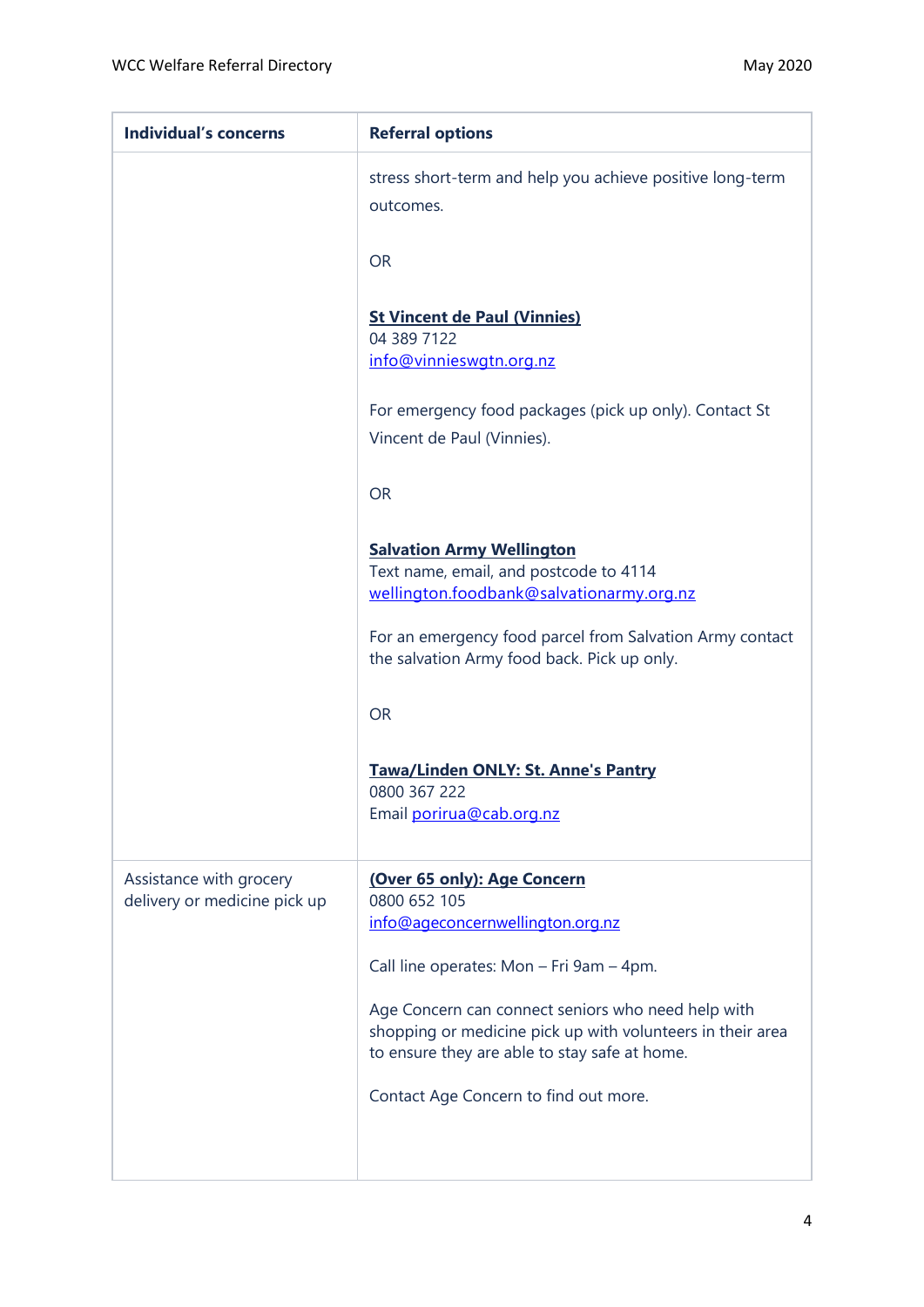| <b>Individual's concerns</b>                           | <b>Referral options</b>                                                                                                                                     |
|--------------------------------------------------------|-------------------------------------------------------------------------------------------------------------------------------------------------------------|
|                                                        |                                                                                                                                                             |
| Pre-existing health or<br>disability needs (other than | The organisation that usually supports them.                                                                                                                |
| access to medical supplies)                            | <b>OR</b>                                                                                                                                                   |
|                                                        | <b>Needs Assessment Coordination Service (NASC)</b>                                                                                                         |
|                                                        | For people living with a disability who may struggle to<br>recall the name of a service, contact the NASC:                                                  |
|                                                        | <b>Wellington - Capital &amp; Coast</b><br><b>Capital Support</b>                                                                                           |
|                                                        | Phone: 04 230 6400<br>Email: capitalsupport@ccdhb.org.nz                                                                                                    |
|                                                        | Lower Hutt & Upper Hutt - Hutt Valley<br>L.I.F.E. Unlimited<br>Phone: 04 569 3102<br>Email: referrals@lifeunlimited.net.nz                                  |
| <b>Financial needs</b>                                 | <b>Work and Income (WINZ)</b><br>0800 559 009                                                                                                               |
|                                                        | Operates Mon - Fri 7am - 6pm, Sat 8am - 1pm.                                                                                                                |
|                                                        | If you've lost your job or had your hours reduced you may<br>be able to get a benefit or some other financial help from<br>Work and Income.                 |
|                                                        | There is help available for urgent costs like: food,<br>accommodation, emergency medical treatments, and<br>health travel costs.                            |
|                                                        | Call the WINZ line or check the Work and Income website<br>workandincome.govt.nz/products/a-z-benefits/covid-19-<br>support for more details about support. |
|                                                        | <b>OR</b>                                                                                                                                                   |
|                                                        | <b>MoneyTalks - free and confidential budgeting advice</b><br>Call 0800 345 123, or text 4029<br>help@moneytalks.co.nz                                      |
|                                                        | Operates Mon - Sat 7am - 10pm.                                                                                                                              |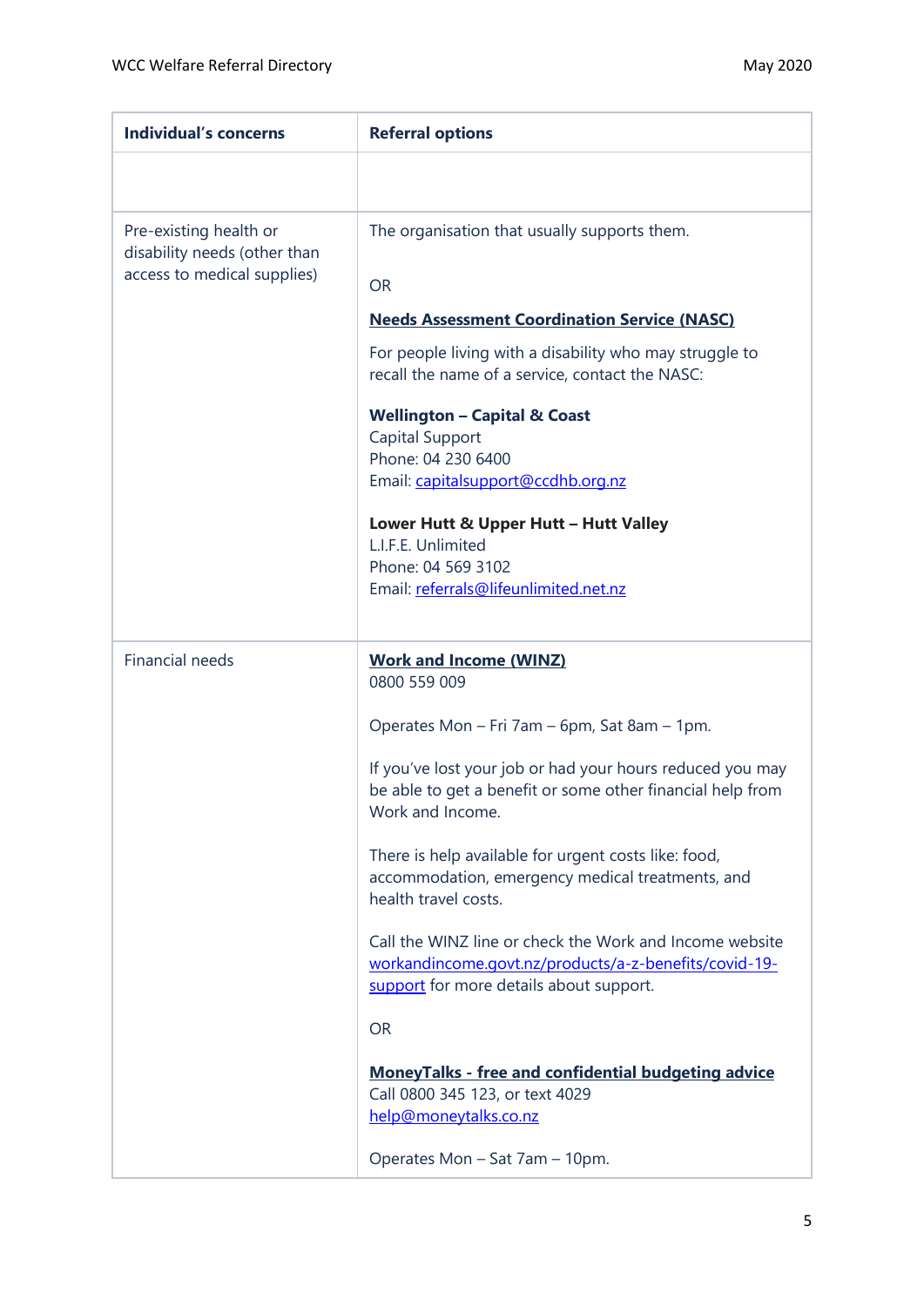| <b>Individual's concerns</b>                                                                                                                 | <b>Referral options</b>                                                                                                                                                                                                                                                                                                                                                                                                                                                                                                                                                                                                                                                                                                |
|----------------------------------------------------------------------------------------------------------------------------------------------|------------------------------------------------------------------------------------------------------------------------------------------------------------------------------------------------------------------------------------------------------------------------------------------------------------------------------------------------------------------------------------------------------------------------------------------------------------------------------------------------------------------------------------------------------------------------------------------------------------------------------------------------------------------------------------------------------------------------|
|                                                                                                                                              | MoneyTalks is a helpline which provides free and<br>confidential budgeting advice to individuals, family and<br>whānau.<br>Call, email, or text them to talk to a financial mentor. See<br>moneytalks.co.nz or sorted.org.nz for more information on<br>budgeting resources.<br><b>OR</b><br><b>Wellington City Council Emergency Welfare</b><br>04 801 3683<br>CD.Welfare@wcc.govt.nz<br>Operates Mon - Fri 9am - 4:30pm.<br>For individuals who are unable to access financial assistance<br>from WINZ, contact Wellington City Council Emergency<br>Welfare.<br>After hours: for non-urgent requests email<br>CD. Welfare@wcc.govt.nz. For urgent after hours requests,<br>call the WCC Contact Centre 04 499 4444. |
| Mental Health & Addiction<br>Talking to a counsellor about<br>the mental health of<br>themselves or someone else<br>as a result of COVID-19. | <b>Need to talk? Helpline 1737</b><br>Call or text 1737. Operates 24/7.<br>Are you feeling anxious or just need someone to talk<br>to? Call or text 1737 to talk to a trained councillor for free.<br><b>Alcohol Drug Helpline</b><br>0800 787 797 or text 8681<br>alcoholdrughelp.org.nz<br><b>Gambling Helpline NZ</b><br>0800 654 655 or text 8006 (multiple languages)<br>gamblinghelpline.co.nz<br><b>QuitLine</b><br>0800 778 778 or text 4006<br>quit.org.nz                                                                                                                                                                                                                                                    |
| <b>Family Violence</b>                                                                                                                       | <b>Emergency Services</b>                                                                                                                                                                                                                                                                                                                                                                                                                                                                                                                                                                                                                                                                                              |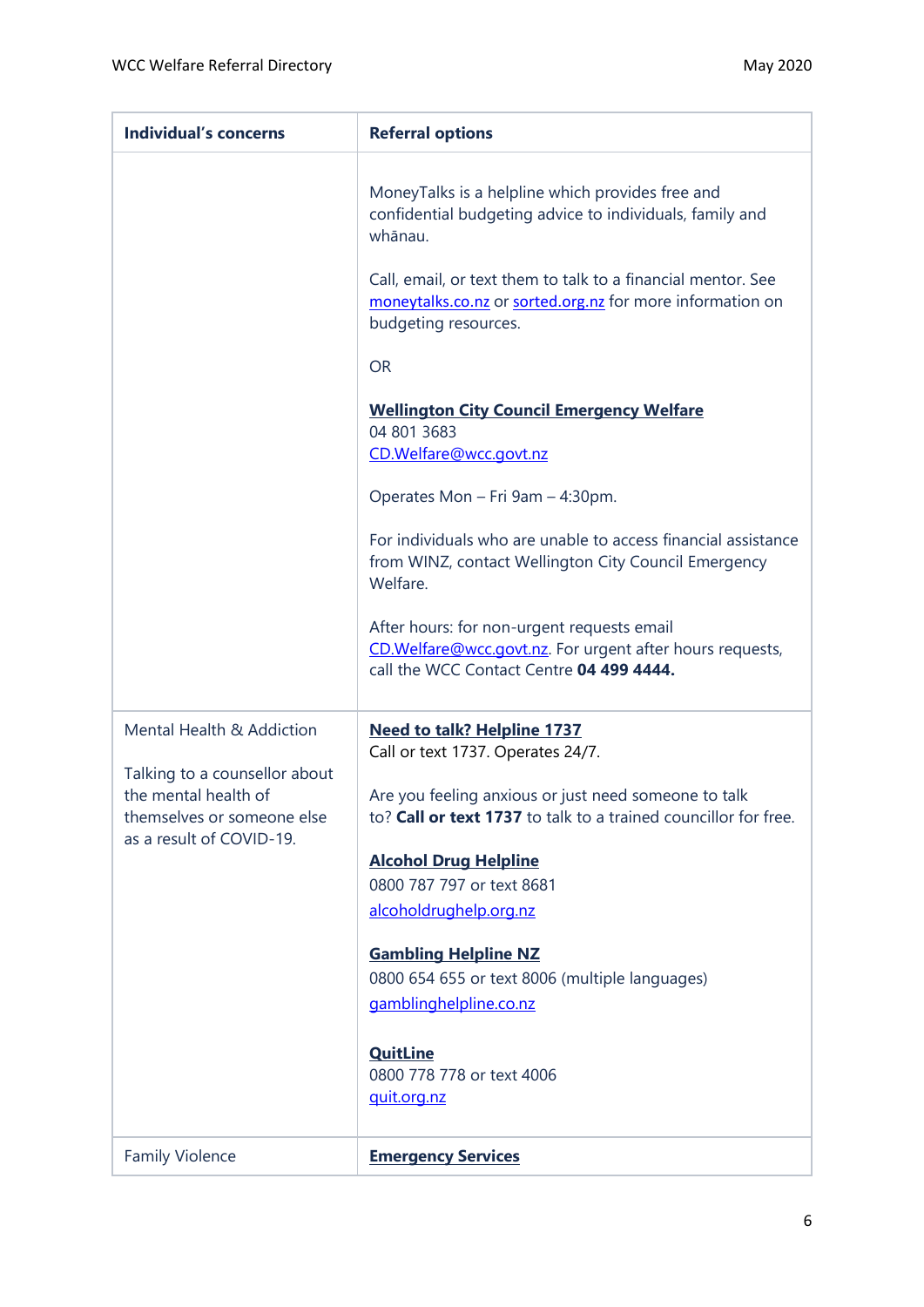| <b>Individual's concerns</b> | <b>Referral options</b>                                                                                                                                                                        |
|------------------------------|------------------------------------------------------------------------------------------------------------------------------------------------------------------------------------------------|
|                              | 111                                                                                                                                                                                            |
|                              | If someone is in immediate danger, call 111.                                                                                                                                                   |
|                              |                                                                                                                                                                                                |
|                              | <b>OR</b>                                                                                                                                                                                      |
|                              | <b>Helplines</b>                                                                                                                                                                               |
|                              | Your service may already have a process for assisting<br>people that are experiencing or concerned about family<br>violence. If that isn't the case, the following helplines are<br>available: |
|                              | If you're unsure / general                                                                                                                                                                     |
|                              | It's Not Okay: 0800 456 450 or website:<br>$\bullet$                                                                                                                                           |
|                              | areyouok.org.nz. To find out about local services or                                                                                                                                           |
|                              | how to help someone else.                                                                                                                                                                      |
|                              | Te Rito Network: teritowellington.org.nz<br>$\bullet$                                                                                                                                          |
|                              | (provides a localised directory of organisations                                                                                                                                               |
|                              | involved in reducing and preventing family                                                                                                                                                     |
|                              | violence).                                                                                                                                                                                     |
|                              | Wellington Victim Support: 0800 842 846.<br>$\bullet$                                                                                                                                          |
|                              | <b>Women</b>                                                                                                                                                                                   |
|                              | Women's Refuge: 0800 733 843 or website:                                                                                                                                                       |
|                              | womensrefuge.org.nz                                                                                                                                                                            |
|                              | Wellington Woman's Refuge: (04) 473 6280.                                                                                                                                                      |
|                              | Te Whare Rokiroki Refuge (Māori women's<br>$\bullet$                                                                                                                                           |
|                              | refuge): 04 802 5898.                                                                                                                                                                          |
|                              | Shakti: 0800 742 584 (24hours).<br>$\bullet$                                                                                                                                                   |
|                              | For migrant and refugee women.                                                                                                                                                                 |
|                              | Shine domestic abuse services: 0508 744 633                                                                                                                                                    |
|                              | (9am and 11pm). 2shine.org.nz                                                                                                                                                                  |
|                              | <b>Sexual harm</b>                                                                                                                                                                             |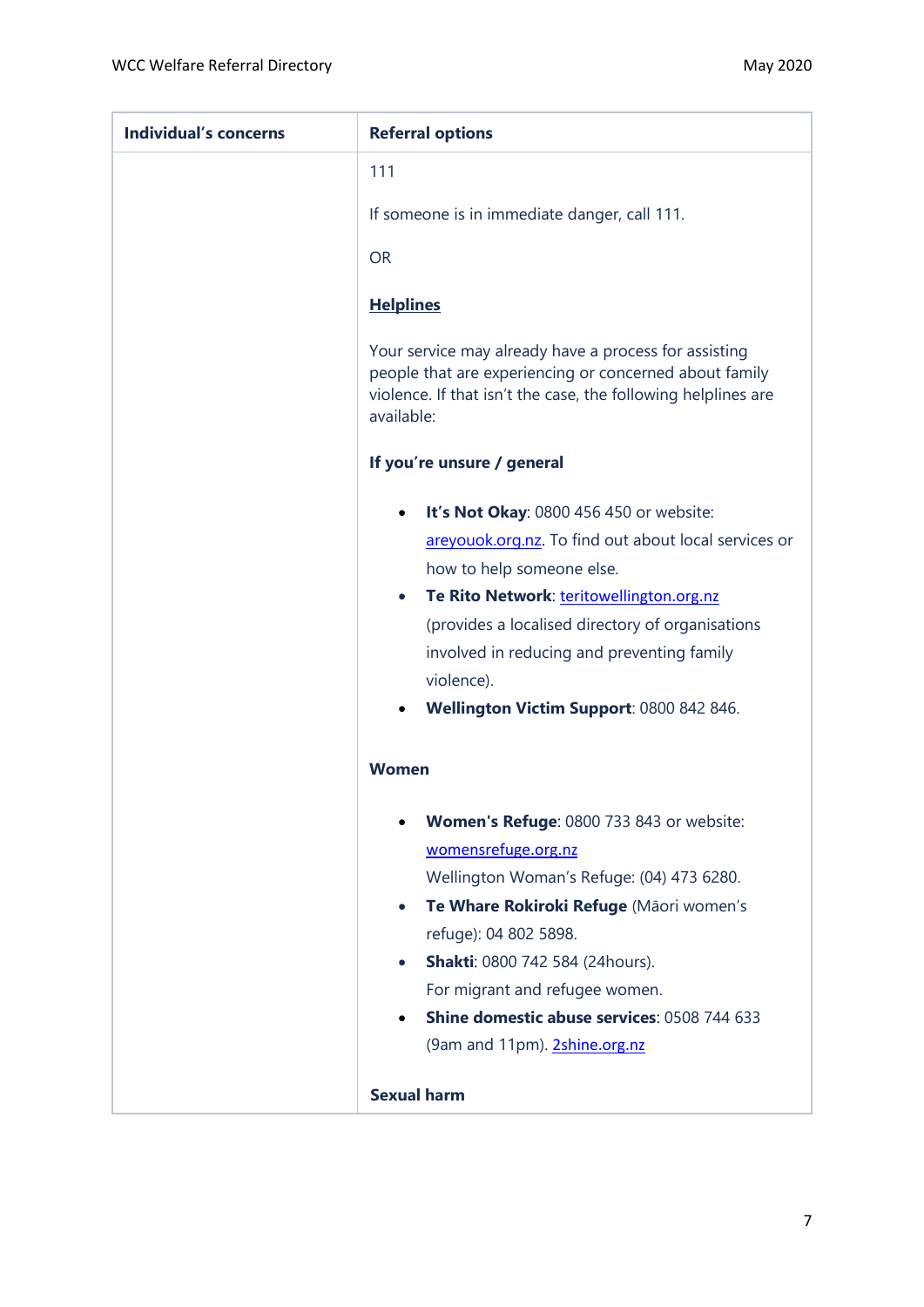| <b>Individual's concerns</b>                                      | <b>Referral options</b>                                                                                                                                                                                                                                                                                                                                                                            |
|-------------------------------------------------------------------|----------------------------------------------------------------------------------------------------------------------------------------------------------------------------------------------------------------------------------------------------------------------------------------------------------------------------------------------------------------------------------------------------|
|                                                                   | Safe to Talk: Sexual harm helpline. Call 0800<br>044334, text 4334, or email support@safetotalk.nz.<br>Website: safetotalk.nz<br>Rape Crisis: 0800 88 33 00<br>Wellington Sexual Abuse Help: 04 499 7532                                                                                                                                                                                           |
|                                                                   | Men                                                                                                                                                                                                                                                                                                                                                                                                |
|                                                                   | Hey Bro helpline: 0800 439 276.<br>$\bullet$<br>hewakatapu.org.nz/services/0800-hey-bro<br>Supporting men to be free from violence.<br>Mosaic: 022 419 3416 or 04 389 5050 (24 hours).<br>$\bullet$<br>Peer support and counselling for males who have<br>experienced trauma and sexual abuse.                                                                                                     |
|                                                                   | <b>Children &amp; Youth</b>                                                                                                                                                                                                                                                                                                                                                                        |
|                                                                   | <b>Oranga Tamariki: 0508 326 459.</b><br>For concerns about children and young people.<br>Website: orangatamariki.govt.nz/worried-about-a-<br>child-tell-us<br>Email: contact@ot.govt.nz1737<br><b>Youthline: Call 0800 376 633 or free text: 234.</b><br>Website: youthline.co.nz<br>Email: talk@youthline.co.nz<br><b>Older Adults</b><br><b>Elder Abuse Helpline: 0800 32 668 65 (24 hours)</b> |
| <b>Healthy Housing Problems</b><br>(warm, dry, safe, not crowded) | <b>Sustainability Trust</b><br>0508 78 78 24<br>customercare@sustaintrust.org.nz<br>Operates: Mon - Fri 8:30am - 4:30pm.                                                                                                                                                                                                                                                                           |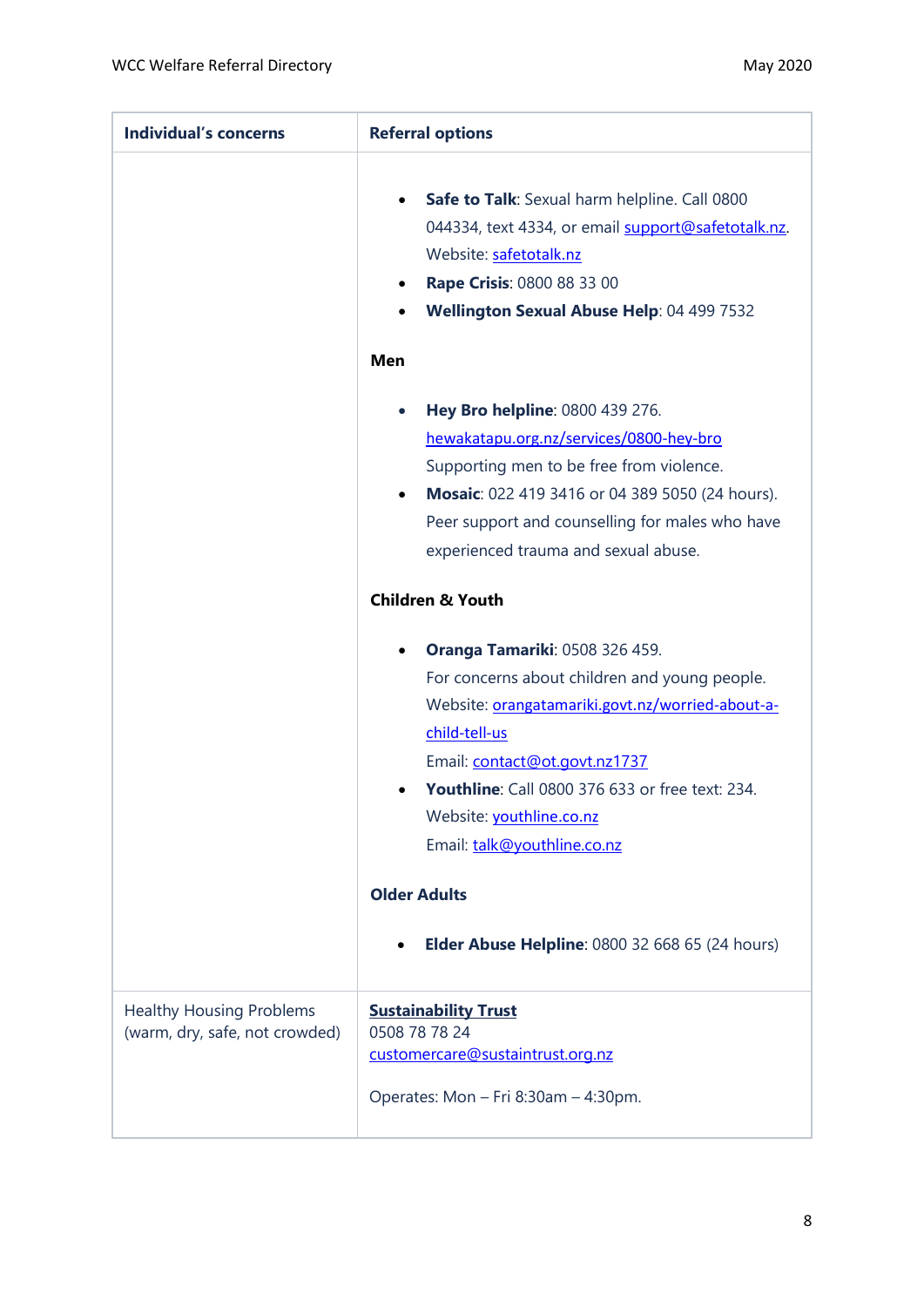| <b>Individual's concerns</b>                                                     | <b>Referral options</b>                                                                                                                                                                                                                                                                                                                                 |
|----------------------------------------------------------------------------------|---------------------------------------------------------------------------------------------------------------------------------------------------------------------------------------------------------------------------------------------------------------------------------------------------------------------------------------------------------|
|                                                                                  | Sustainability Trust is a social enterprise which provides free<br>assessments and advice on everything from heating and<br>insulation, to lightning and energy use.                                                                                                                                                                                    |
|                                                                                  | Sustainability Trust offers free advice and home<br>assessments on how to improve conditions in your home<br>through their Healthy Homes programme, and subsidised<br>services for those who meet eligibility criteria (e.g.<br>Community Services Card).<br>Contact them or see https://sustaintrust.org.nz/healthy-<br>homes-smart-homes for details. |
|                                                                                  |                                                                                                                                                                                                                                                                                                                                                         |
| Pet or livestock concerns<br>(other than associated with<br>accommodation needs) | <b>MPI Animal Welfare</b><br>0800 008 333<br>info@mpi.govt.nz<br>Operates 24/7.<br>If you are concerned about an animal's welfare phone the<br>Ministry for Primary Industries (MPI) on 0800 008 333.                                                                                                                                                   |
|                                                                                  |                                                                                                                                                                                                                                                                                                                                                         |
| Legal Assistance                                                                 | <b>Community Law Wellington and Hutt Valley</b><br>04 499 2928 (general), 04 460 4461 (immigration advice)<br>info@wclc.org.nz                                                                                                                                                                                                                          |
|                                                                                  | Community Law Wellington and Hutt Valley provide free<br>legal help and advice.<br>communitylaw.org.nz/centre/wellington-hutt-valley                                                                                                                                                                                                                    |
|                                                                                  |                                                                                                                                                                                                                                                                                                                                                         |
|                                                                                  | For information on the help they provide see<br>communitylaw.org.nz/free-legal-help                                                                                                                                                                                                                                                                     |
|                                                                                  | For general legal advice, leave a detail phone message at<br>04 499 2928. For immigration legal advice, leave a detailed<br>message at 04 460 4461.                                                                                                                                                                                                     |
|                                                                                  | <b>OR</b>                                                                                                                                                                                                                                                                                                                                               |
|                                                                                  | <b>Citizens Advice Bureau</b><br>0800 367 222                                                                                                                                                                                                                                                                                                           |
|                                                                                  | The Citizens Advice Bureau is a free information and advice<br>service. Call them on 0800 367 222 or find your local CAB<br>cab.org.nz/find-a-cab                                                                                                                                                                                                       |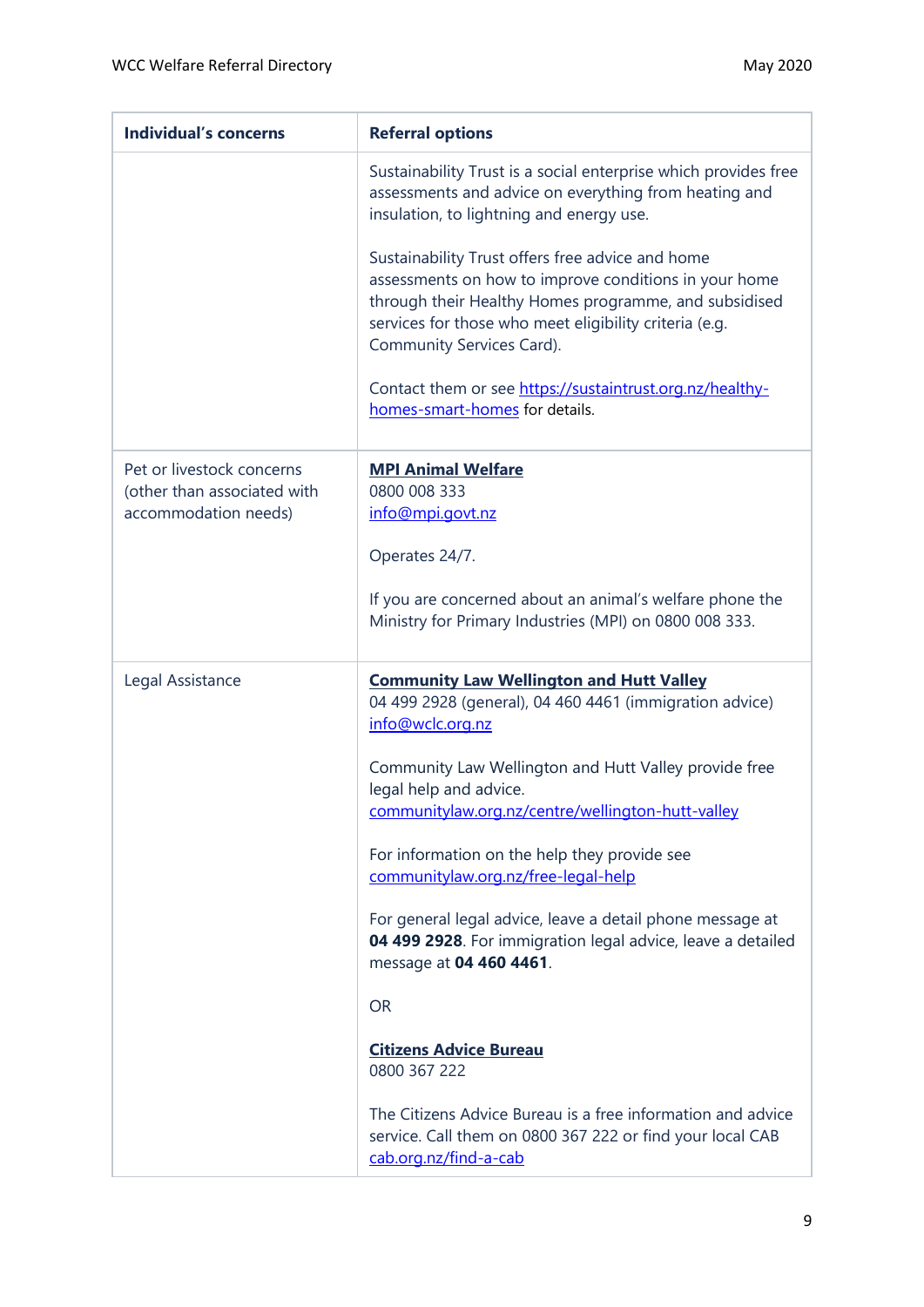| <b>Individual's concerns</b> | <b>Referral options</b>                                                                                                                                                                                                                    |
|------------------------------|--------------------------------------------------------------------------------------------------------------------------------------------------------------------------------------------------------------------------------------------|
|                              | <b>OR</b>                                                                                                                                                                                                                                  |
|                              | YouthLaw Aotearoa (young people under 25)<br>0800 884 529                                                                                                                                                                                  |
|                              | Operates Mon - Fri 10am - 4pm.                                                                                                                                                                                                             |
|                              | YouthLaw Aotearoa is a free community law centre for<br>children and young people nationwide. We provide free<br>legal services to anyone aged under 25 who are unable to<br>access legal help elsewhere, or those acting on their behalf. |
|                              | See youthlaw.co.nz for more information.                                                                                                                                                                                                   |
| Transport                    | <b>Metlink Total Mobility</b><br>0800 801 700                                                                                                                                                                                              |
|                              | Metlink Total Mobility subsidises door-to-door transport<br>for disabled people who cannot independently use public<br>transport services, all or some of the time.                                                                        |
|                              | Contact Metlink to apply, or if you are a supported by a<br>Total Mobility Support Agency apply through them. See<br>metlink.org.nz/getting-around/accessibility-quide/total-<br>mobility/ for a full list of agencies.                    |
| Everything else              | <b>General COVID-19 helpline</b><br>0800 779 997                                                                                                                                                                                           |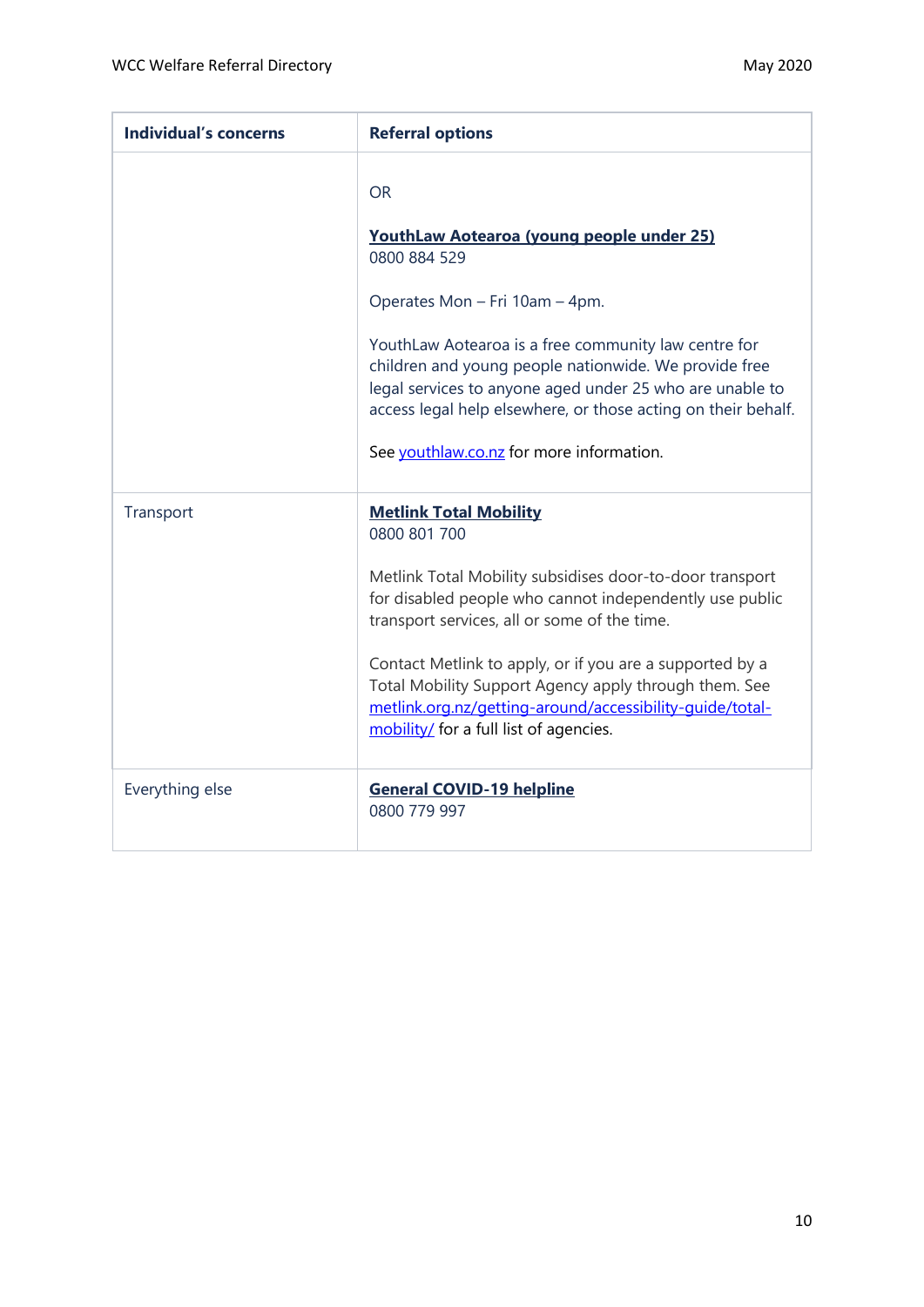<span id="page-10-0"></span>**Appendix: Map of Wellington City Council (WCC) Area**